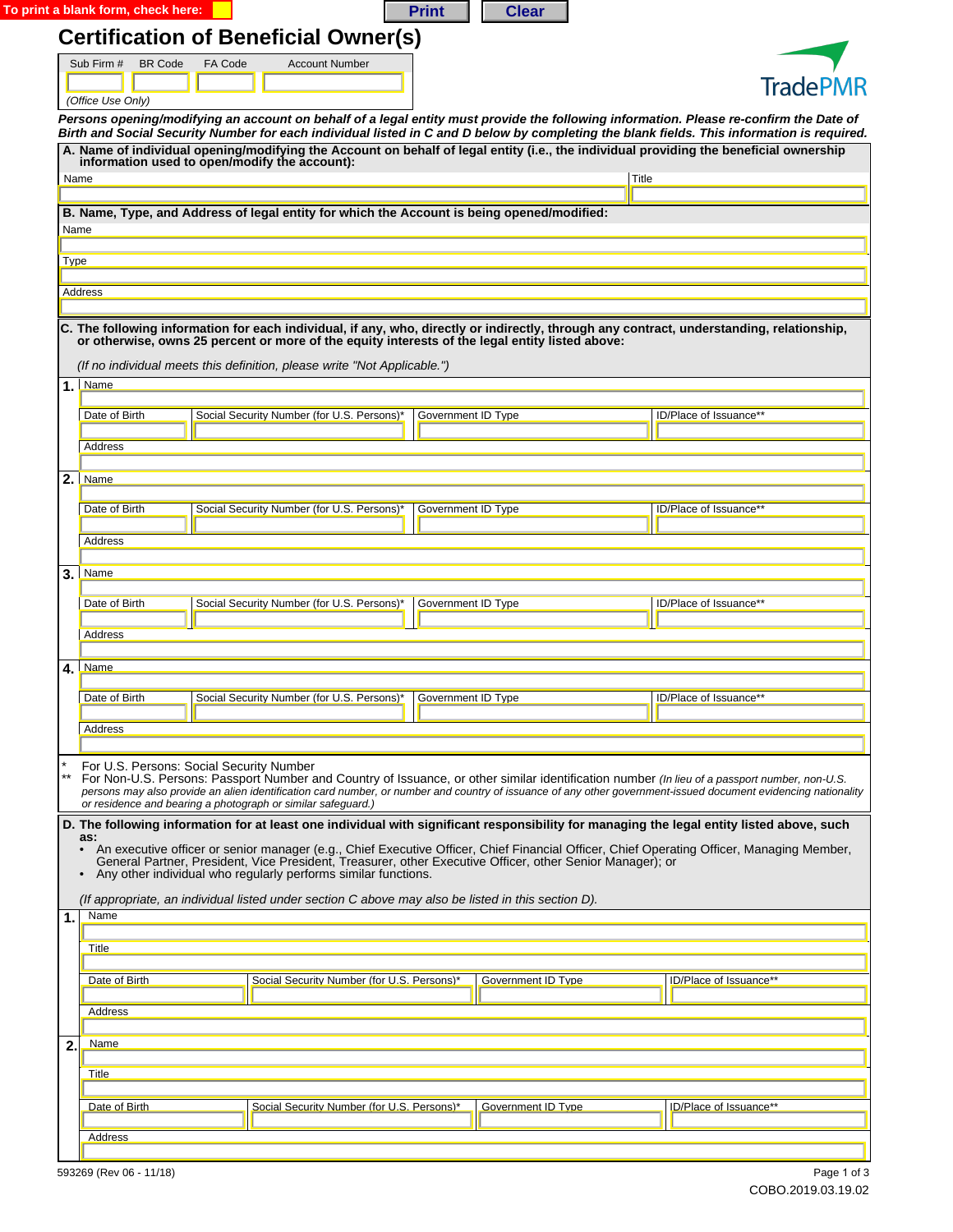| Sub Firm # BR Code |  | FA Code | <b>Account Number</b> |  |  |  |
|--------------------|--|---------|-----------------------|--|--|--|
|                    |  |         |                       |  |  |  |
| (Office Use Only)  |  |         |                       |  |  |  |

|                 | $\blacksquare$                                                                                                                                                                                                                 |  |                           |                        |  |  |  |
|-----------------|--------------------------------------------------------------------------------------------------------------------------------------------------------------------------------------------------------------------------------|--|---------------------------|------------------------|--|--|--|
| 3.              | <b>Name</b>                                                                                                                                                                                                                    |  |                           |                        |  |  |  |
|                 | Title                                                                                                                                                                                                                          |  |                           |                        |  |  |  |
|                 |                                                                                                                                                                                                                                |  |                           |                        |  |  |  |
|                 | Date of Birth<br>Social Security Number (for U.S. Persons)*                                                                                                                                                                    |  | Government ID Type        | ID/Place of Issuance** |  |  |  |
|                 | <b>Address</b>                                                                                                                                                                                                                 |  |                           |                        |  |  |  |
|                 |                                                                                                                                                                                                                                |  |                           |                        |  |  |  |
|                 | <b>Name</b>                                                                                                                                                                                                                    |  |                           |                        |  |  |  |
| 4.              |                                                                                                                                                                                                                                |  |                           |                        |  |  |  |
|                 | Title                                                                                                                                                                                                                          |  |                           |                        |  |  |  |
|                 |                                                                                                                                                                                                                                |  |                           |                        |  |  |  |
|                 | Date of Birth<br>Social Security Number (for U.S. Persons)*                                                                                                                                                                    |  | <b>Government ID Type</b> | ID/Place of Issuance** |  |  |  |
|                 |                                                                                                                                                                                                                                |  |                           |                        |  |  |  |
|                 | Address                                                                                                                                                                                                                        |  |                           |                        |  |  |  |
|                 |                                                                                                                                                                                                                                |  |                           |                        |  |  |  |
| 5.              | Name                                                                                                                                                                                                                           |  |                           |                        |  |  |  |
|                 |                                                                                                                                                                                                                                |  |                           |                        |  |  |  |
|                 | Title                                                                                                                                                                                                                          |  |                           |                        |  |  |  |
|                 |                                                                                                                                                                                                                                |  |                           |                        |  |  |  |
|                 | Social Security Number (for U.S. Persons)*<br>Date of Birth                                                                                                                                                                    |  | Government ID Type        | ID/Place of Issuance** |  |  |  |
|                 |                                                                                                                                                                                                                                |  |                           |                        |  |  |  |
|                 | Address                                                                                                                                                                                                                        |  |                           |                        |  |  |  |
|                 |                                                                                                                                                                                                                                |  |                           |                        |  |  |  |
| 6.              | Name                                                                                                                                                                                                                           |  |                           |                        |  |  |  |
|                 |                                                                                                                                                                                                                                |  |                           |                        |  |  |  |
|                 | <b>Title</b>                                                                                                                                                                                                                   |  |                           |                        |  |  |  |
|                 | Date of Birth<br>Social Security Number (for U.S. Persons)*                                                                                                                                                                    |  | Government ID Type        | ID/Place of Issuance** |  |  |  |
|                 |                                                                                                                                                                                                                                |  |                           |                        |  |  |  |
|                 | Address                                                                                                                                                                                                                        |  |                           |                        |  |  |  |
|                 |                                                                                                                                                                                                                                |  |                           |                        |  |  |  |
| $\overline{7.}$ | <b>Name</b>                                                                                                                                                                                                                    |  |                           |                        |  |  |  |
|                 |                                                                                                                                                                                                                                |  |                           |                        |  |  |  |
|                 | Title                                                                                                                                                                                                                          |  |                           |                        |  |  |  |
|                 |                                                                                                                                                                                                                                |  |                           |                        |  |  |  |
|                 | Date of Birth<br>Social Security Number (for U.S. Persons)*                                                                                                                                                                    |  | Government ID Type        | ID/Place of Issuance** |  |  |  |
|                 |                                                                                                                                                                                                                                |  |                           |                        |  |  |  |
|                 | Address                                                                                                                                                                                                                        |  |                           |                        |  |  |  |
|                 |                                                                                                                                                                                                                                |  |                           |                        |  |  |  |
| 8.              | Name                                                                                                                                                                                                                           |  |                           |                        |  |  |  |
|                 |                                                                                                                                                                                                                                |  |                           |                        |  |  |  |
|                 | <b>Title</b>                                                                                                                                                                                                                   |  |                           |                        |  |  |  |
|                 | Date of Birth<br>Social Security Number (for U.S. Persons)*                                                                                                                                                                    |  | Government ID Type        | ID/Place of Issuance** |  |  |  |
|                 |                                                                                                                                                                                                                                |  |                           |                        |  |  |  |
|                 |                                                                                                                                                                                                                                |  |                           |                        |  |  |  |
|                 | Address                                                                                                                                                                                                                        |  |                           |                        |  |  |  |
|                 |                                                                                                                                                                                                                                |  |                           |                        |  |  |  |
|                 | For U.S. Persons: Social Security Number                                                                                                                                                                                       |  |                           |                        |  |  |  |
| $^{\star\star}$ | For Non-U.S. Persons: Passport Number and Country of Issuance, or other similar identification number (In lieu of a passport number, non-U.S.                                                                                  |  |                           |                        |  |  |  |
|                 | persons may also provide an alien identification card number, or number and country of issuance of any other government-issued document evidencing nationality<br>or residence and bearing a photograph or similar safeguard.) |  |                           |                        |  |  |  |
|                 |                                                                                                                                                                                                                                |  |                           |                        |  |  |  |
|                 |                                                                                                                                                                                                                                |  |                           |                        |  |  |  |
|                 |                                                                                                                                                                                                                                |  |                           | , hereby certify,      |  |  |  |
|                 |                                                                                                                                                                                                                                |  |                           |                        |  |  |  |

*Name of individual opening Account on behalf of legal entity (i.e., the individual providing the beneficial ownership information used to open the account)*

to the best of my knowledge, that the information provided above is complete and correct.

## *X*

signature that the control of the control of the control of the control of the control of the control of the control of the control of the control of the control of the control of the control of the control of the control

**NOTE: Please return this form promptly. Newly-opened accounts will remain restricted until the completed and signed Certification of Beneficial Owner(s) is on file. Existing accounts will be subject to a trading restriction if the completed and signed Certification of Beneficial Owner(s) is not on file within 30 days of the account modification date. Please contact your Financial Advisor listed on your brokerage statement for more information.**